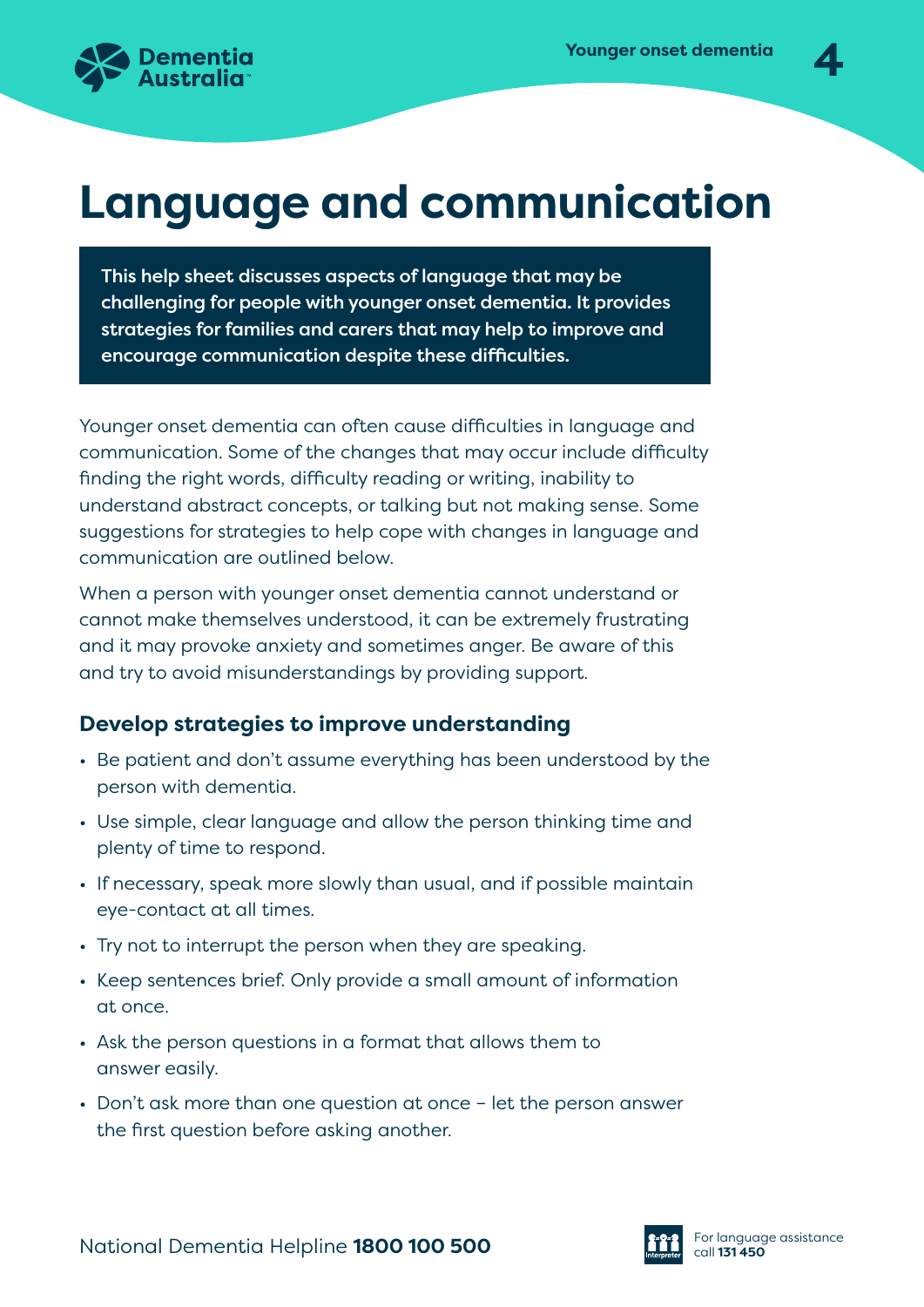

- If the information provided is complex, it may help to ask the person to repeat the information in their own words, to ensure they have correctly understood it.
- Look for alternatives to spoken communication; for example, visual cues such as gestures, facial expressions, pointing, demonstrating or using pictures.

### **Seek ways to encourage communication and expression**

- Ask the person with dementia what method of communication works best for them. For example, do they want to be prompted, or would they like more time?
- Encourage the person with younger onset dementia to communicate by demonstration, or use visual cues, such as photos, to describe an object, event or action.
- Try using a communication board such as a white board.
- Try using drawing and writing where verbal communication is becoming difficult. Encourage the use of a notepad. Try to write simple, short sentences in large writing.
- Give the person with younger onset dementia time to come up with a word or thought. If they are still struggling, try gently suggesting the word or idea you think they might be searching for. Sometimes a starting letter for a word may be enough to prompt the person to come up with the word themselves.
- Try describing the different features of an object, event or action to help prompt the person to remember a particular word.
- Try to stay focussed on the person with dementia when they are talking to you, maintaining eye- contact if you can so they know that you are listening.
- Gently prompt with specific questions 'who', 'what', or 'where' but be careful not to pressure the person too much.
- Try to complete one topic before moving on to the next topic. Try not to shift back and forth between ideas in a conversation.